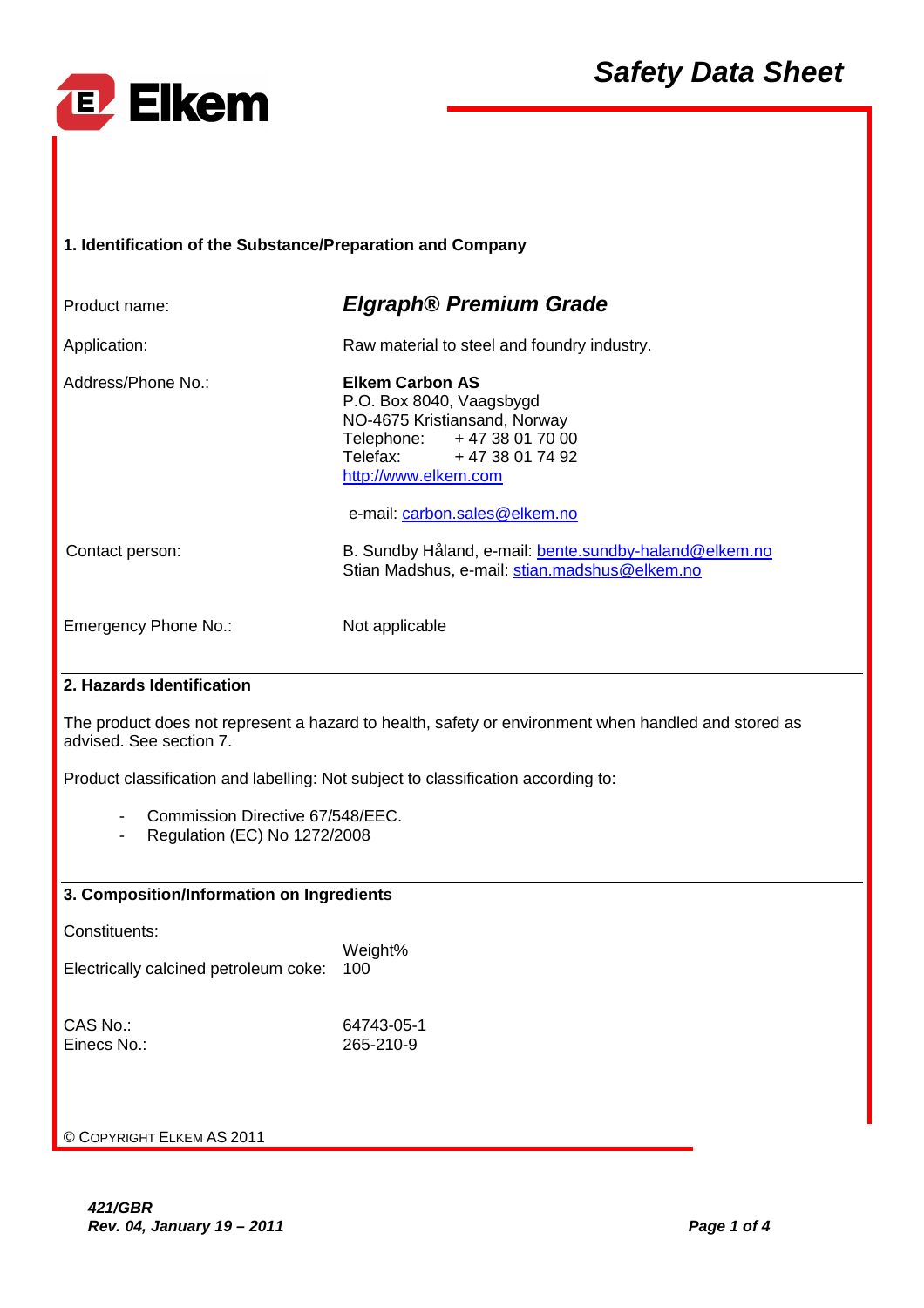|                                                                                                                                                                                                                                                                 | <b>4.FirstAidMeasures</b>                                                                                                                                                                                                                                                         |                                                           |                                  |  |  |
|-----------------------------------------------------------------------------------------------------------------------------------------------------------------------------------------------------------------------------------------------------------------|-----------------------------------------------------------------------------------------------------------------------------------------------------------------------------------------------------------------------------------------------------------------------------------|-----------------------------------------------------------|----------------------------------|--|--|
| Inhalation:<br>Skincontact:<br>Eyecontact:<br>Ingestion:                                                                                                                                                                                                        | tfeelingofdiscomfort.<br>Freshair.Seeaphysicianonpersisten<br>Washcontaminatedskinwithwaterand<br>/oramilddetergent.<br>Seeaphysicianonpersistentfeelingofdiscomfor<br>Rinseeyeswithwater/salinesolution.<br>t.<br>osedarea.Seeinhalation.<br>Removethepersonaffectedfromdust-exp |                                                           |                                  |  |  |
| 5. Fire Fighting Measures                                                                                                                                                                                                                                       |                                                                                                                                                                                                                                                                                   |                                                           |                                  |  |  |
| Extinguishingmedia: Waterspray, $CO_{2}$ .                                                                                                                                                                                                                      |                                                                                                                                                                                                                                                                                   |                                                           |                                  |  |  |
| Theproductisstabileattemperaturesupto500<br>°C.Duringcombustion, the product will release smal<br>amountsofsulphurdioxide(SO<br>$_{2}).$                                                                                                                        |                                                                                                                                                                                                                                                                                   |                                                           |                                  |  |  |
|                                                                                                                                                                                                                                                                 | 6.AccidentalReleaseMeasures                                                                                                                                                                                                                                                       |                                                           |                                  |  |  |
| Materialintheformofdustshouldbecollectedin<br>suitablecontainers.Avoidhandlingthatgenerates<br>dust<br>build-up.Residuesmaybedeliveredtoapprovedinc<br>ineries.                                                                                                 |                                                                                                                                                                                                                                                                                   |                                                           |                                  |  |  |
| 7.HandlingandStorage                                                                                                                                                                                                                                            |                                                                                                                                                                                                                                                                                   |                                                           |                                  |  |  |
| Avoidgeneratingairbornedust.Avoidinh<br>alationofdust.Seesection8.<br>Handling:<br>Keepdryinclosedcontainers, silosordu<br>Storage:<br>sttightbig-bags.                                                                                                         |                                                                                                                                                                                                                                                                                   |                                                           |                                  |  |  |
| 8.ExposureControls/PersonalProtection                                                                                                                                                                                                                           |                                                                                                                                                                                                                                                                                   |                                                           |                                  |  |  |
| A) Occupationalexposurecontrols:                                                                                                                                                                                                                                |                                                                                                                                                                                                                                                                                   |                                                           |                                  |  |  |
| spiratoraccordingtoEN149FFP2inareasofinade<br>Ensuregooddustventilation. Wearaparticulatere<br>quate<br>ventilation.Protectivegloves,eyeprotection,eye<br>flushingfacilitiesandrespiratoryprotection.<br>Avoidinhalationofdust.Avoidcontactwithskina<br>ndeyes. |                                                                                                                                                                                                                                                                                   |                                                           |                                  |  |  |
|                                                                                                                                                                                                                                                                 | OccupationalExposureLimits(HSE,EH40/2005):                                                                                                                                                                                                                                        |                                                           |                                  |  |  |
|                                                                                                                                                                                                                                                                 | <b>CAS-number 8hrTWA</b>                                                                                                                                                                                                                                                          | 3<br>mg/m<br>ppm                                          | 10minuteSTEL<br>3<br>ppm<br>mg/m |  |  |
| Totalinhalabledust<br>Respirabledust                                                                                                                                                                                                                            |                                                                                                                                                                                                                                                                                   | 10<br>4                                                   |                                  |  |  |
|                                                                                                                                                                                                                                                                 | <b>B)Environmentalexposurecontrols</b>                                                                                                                                                                                                                                            |                                                           |                                  |  |  |
|                                                                                                                                                                                                                                                                 | TargetvalueandlimitvalueforPM                                                                                                                                                                                                                                                     | $_{10}$ andPM $_{2.5}$ (Directive2008/50/EC):             |                                  |  |  |
|                                                                                                                                                                                                                                                                 | Averagingperiod                                                                                                                                                                                                                                                                   | Limitvalue                                                | <b>Bydate</b>                    |  |  |
| $PM_{10}$<br>$PM_{10}$                                                                                                                                                                                                                                          | Oneday<br>Calendaryear                                                                                                                                                                                                                                                            | 50 µg/m <sup>3</sup> $\star$<br>40 $\mu$ g/m <sup>3</sup> | 1January2005<br>1January2005     |  |  |
|                                                                                                                                                                                                                                                                 |                                                                                                                                                                                                                                                                                   | <b>Targetvalue</b>                                        |                                  |  |  |
| PM <sub>2.5</sub>                                                                                                                                                                                                                                               | Calendaryear                                                                                                                                                                                                                                                                      | $\mu$ g/m $^3$<br>25<br>Limitvalue                        | 1January2010                     |  |  |
| PM <sub>2.5</sub>                                                                                                                                                                                                                                               | Calendaryear                                                                                                                                                                                                                                                                      | $\mu$ g/m $^3$<br>25                                      | 1January2015                     |  |  |
| *Nottobeexceededmorethan35timesacalendarye<br>ar.                                                                                                                                                                                                               |                                                                                                                                                                                                                                                                                   |                                                           |                                  |  |  |
|                                                                                                                                                                                                                                                                 |                                                                                                                                                                                                                                                                                   |                                                           |                                  |  |  |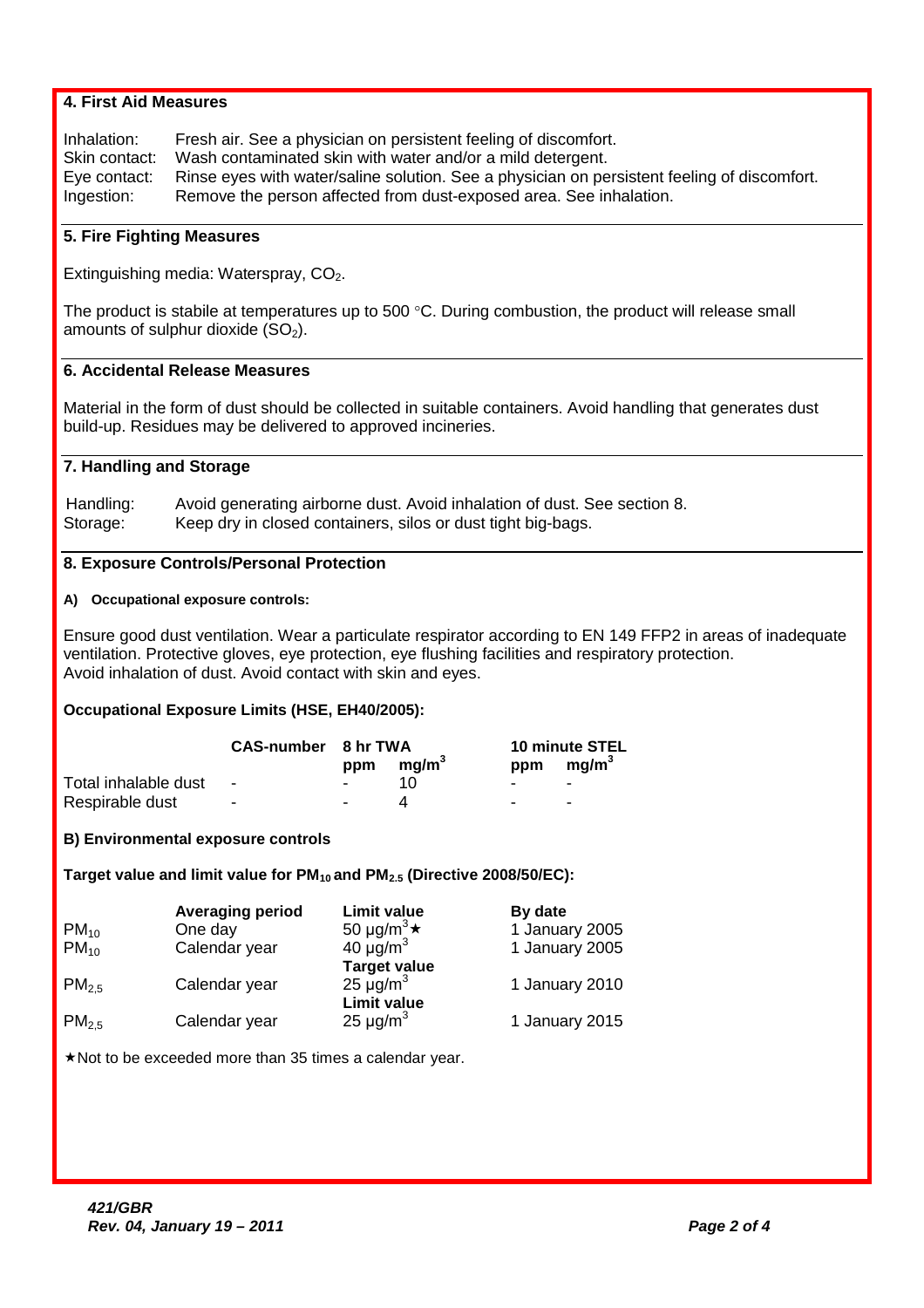## **9. Physical and Chemical Properties**

| 9. Physical and Chemical Properties                                                                                                                                                                                                                                                                                                                       |                                                                                                                                                                                                                    |  |
|-----------------------------------------------------------------------------------------------------------------------------------------------------------------------------------------------------------------------------------------------------------------------------------------------------------------------------------------------------------|--------------------------------------------------------------------------------------------------------------------------------------------------------------------------------------------------------------------|--|
| :Grains.<br>Form<br>Colour<br>:Black.<br>Odour<br>:None.<br>Solubility<br>Solubility (Organicsolvents)<br>Conductivity ( $\mu \Omega$ m)<br>Density(kg/m $3$ )                                                                                                                                                                                            | :Insoluble.<br>:Insoluble.<br>$:150-300$<br>:1900-2100                                                                                                                                                             |  |
| 10.Stabilityandreactivity                                                                                                                                                                                                                                                                                                                                 |                                                                                                                                                                                                                    |  |
| Conditionstoavoid:                                                                                                                                                                                                                                                                                                                                        |                                                                                                                                                                                                                    |  |
| Materialstoavoid:                                                                                                                                                                                                                                                                                                                                         |                                                                                                                                                                                                                    |  |
| HazardousDecompositionProduct(s):<br>Duringcombustion, the product will release small<br>amountsofsulphurdioxide(SO<br>$_{2}).$                                                                                                                                                                                                                           |                                                                                                                                                                                                                    |  |
| 11. Toxicological Information                                                                                                                                                                                                                                                                                                                             |                                                                                                                                                                                                                    |  |
| <b>Acuteeffects:</b>                                                                                                                                                                                                                                                                                                                                      |                                                                                                                                                                                                                    |  |
| INGESTION:<br><b>INHALATION:</b><br><b>SKINCONTACT:</b><br>EYECONTACT:                                                                                                                                                                                                                                                                                    | ionofmucousmembranes.<br>Dustmaycauseirritationanddehydrat<br>Dustmaycauseirritationanddehydra<br>tionofmucousmembranes.<br>Dustmaycauseirritationanddehydr<br>ation.<br>Dustmaycauseirritationanddehydra<br>tion. |  |
| <b>Chroniceffects:</b>                                                                                                                                                                                                                                                                                                                                    |                                                                                                                                                                                                                    |  |
| Handlingoftheproduct, thatentails generation of<br>respirabledust, afterlong-termexposure(years)<br>for<br>concentrationsaboverecommendedoccupationalexpos<br>urelimits, may lead to pneum oconiosis.                                                                                                                                                     |                                                                                                                                                                                                                    |  |
| 12. Ecological Information                                                                                                                                                                                                                                                                                                                                |                                                                                                                                                                                                                    |  |
| Theproductisnotcharacterisedasdangerousfort                                                                                                                                                                                                                                                                                                               | heenvironment.                                                                                                                                                                                                     |  |
| mentundernormalenvironmentalconditions.<br><b>MOBILITY:</b><br>Theproductisnotmobileintheenviron<br>PERSISTENCE:<br>Notrelevantforinorganicsubstances.<br>BIOACCUMULATION:Notrelevant,duetolowmobility<br>andnon-dispersiveuse.<br>LC <sub>50</sub> /LD <sub>50</sub> :Notdetermined.Hardlyrelevantforinorganic,in<br>ECO-TOXICITY:<br>solublesubstances. |                                                                                                                                                                                                                    |  |
| 13. Disposal Considerations                                                                                                                                                                                                                                                                                                                               |                                                                                                                                                                                                                    |  |
| Thematerialshouldberecoveredforrecyclingwher<br>epossible.<br>Wastefromtheproductisnotconsideredashazardo<br>uswasteaccordingtoCommissionDecisions<br>2000/532/ECand2001/118/EC.<br>ial, advices hould be sought from the local Environ<br>Priortodisposaloflargequantitiesofthismater<br>ment<br>Agencyoffice.                                           |                                                                                                                                                                                                                    |  |